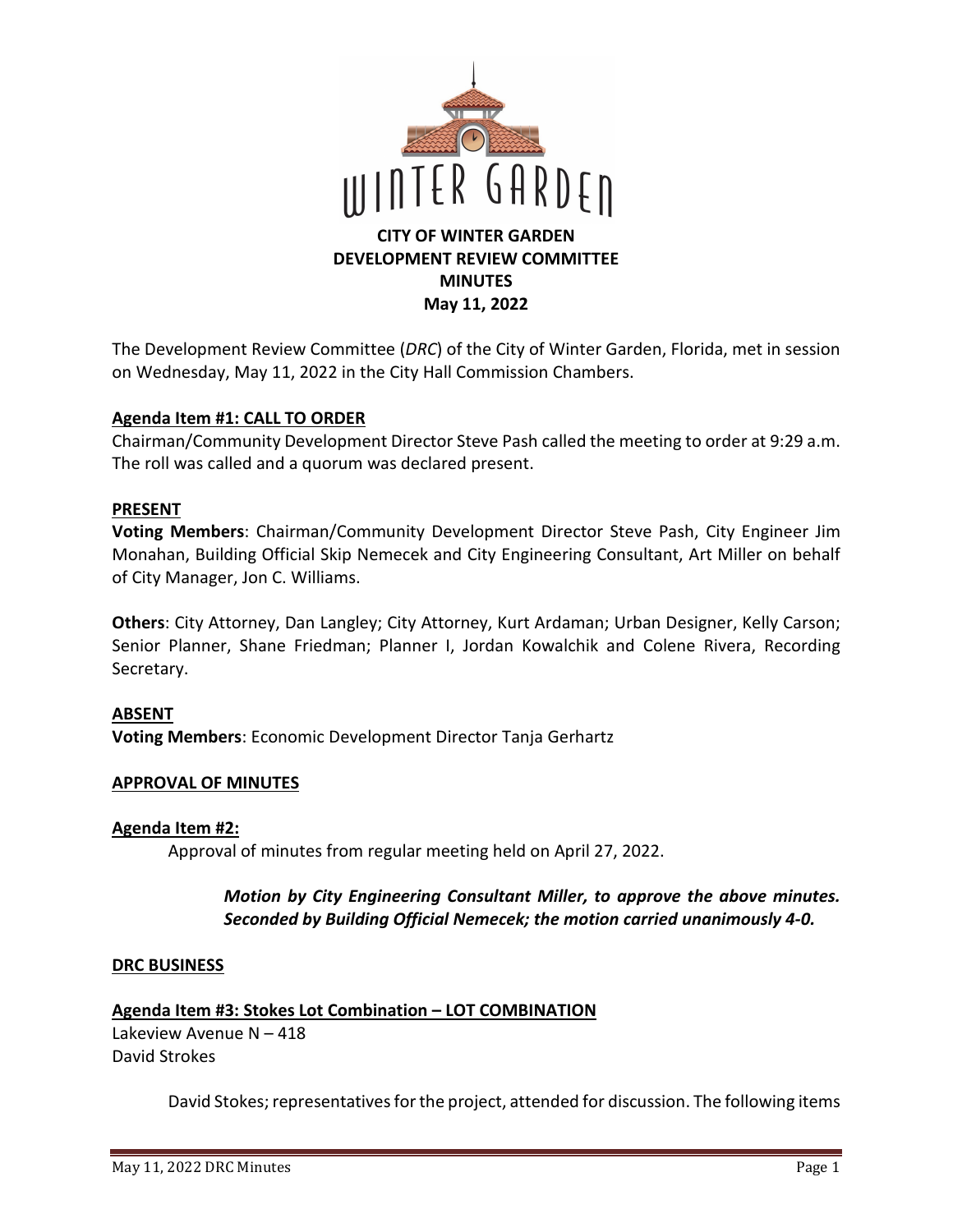were reviewed and discussed:

# **ENGINEERING**

*5. Easements for cross access, drainage and utilities may be needed depending on the proposed uses, and will need to be considered when development plans have been submitted. The survey notes an apparent drainage easement crossing Parcel B which is a major outfall discharging into Bradford Park. Provide existing drainage easement or grant a new one to the City for review.* Applicant inquired about having the man-hole exposed on the west side of the property off of Highland Avenue. He explained that he would have the topo and standard form for easement completed for resubmittal.

# **PLANNING**

- *8. A Lot Combination agreement will be drafted by the City and signed by the applicant. The*  Lot Combination will go to City Commission for approval and be finalized by the applicant *at Orange County.* Applicant referred to Lot Combination Agreement and inquired about page 2, item 4 of this document.
	- *4. "JOINDER AND CONSENT. Simultaneously with the execution of this Agreement, the Owner hereby agrees to obtain any necessary Joinder and Consent to this Agreement from any superior interest, right, title, mortgage, lien, or encumbrance to the Property and record the same in the public records of Orange County, Florida concurrently with the recording of this Agreement. The Joinder and Consent shall subordinate the particular interest to this Agreement. A violation of this provision by Owner shall be a material default of this Agreement."* This item was discussed for clarification. Applicant was given direction to include legal description of the two lots as described in the mortgage. Applicant will comply.

*Motion by City Engineer Monahan to have the application revise and resubmit the Lot Combination for staff review only. Building Official Nemecek, seconded; the motion carried unanimously 4-0.* 

# **Agenda Item #4: Circle K – LOT SPLIT/ RECONFIGURATION**

Colonial Drive W – 14920 Kimley-Horn and Associates Inc

> Jarod Stubbs of Kimley-Horn and Associates Inc; representative for the project, attended for discussion. The following items were reviewed and discussed:

# **PLANNING**

*7. Because of the size of the change in acreage, which is greater than ten percent of the parent lot, this will require approval based on Sections 110-96 and 110-97 of City Code. The lot split will be approved at the Planning & Zoning Board meeting with the Lot Combination being approved at City Commission. Staff will provide the lot combination agreement, however the applicant must provide the survey showing all required*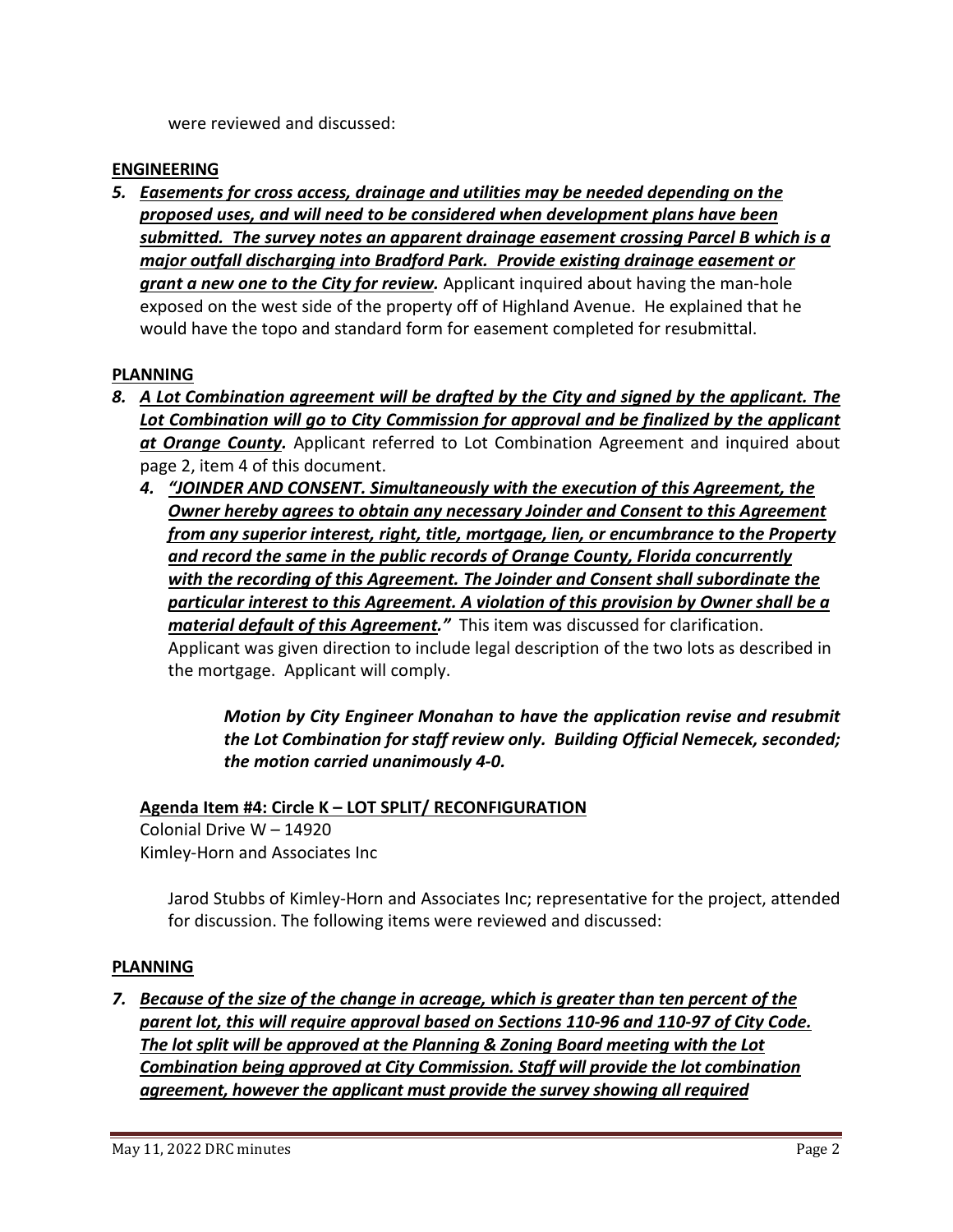information described in Section 110-97 of City Code. Applicant inquired about submitting and reviewing the Lot Split and PCD projects together? City staff stated yes, this could be done but some aspects will be on hold as other aspects are moving through the reviews and approvals. Applicant understood.

# **CITY ATTORNEY**

- *1. The applicant has not complied with the submittal requirements set forth in Sections 110- 96 and 110-97 of the City Code, which requires:* 
	- *f. A title opinion from a licensed attorney or title certificate from a title company certified to the city showing the ownership, easement, mortgage, and other lien and encumbrance information for the existing lots or parcels. Applicant requested* clarification of this comment. City staff stated the applicant will need to provide the title work on the land being reconfigured with full parent tracks of each existing piece. Applicant will comply.

*Motion by City Engineer Monahan to have the application revise and resubmit the site plan for staff review only. City Engineering Consultant Miller, seconded; the motion carried unanimously 4-0.* 

# **Agenda Item #5: Circle K – SITE PLANS APPROVAL**

Colonial Drive W – 14990 Kimley-Horn and Associates Inc

> Jarod Stubbs of Kimley-Horn and Associates Inc; representative for the project, attended for discussion. The following items were reviewed and discussed:

## **ENGINEERING**

*4. All utilities shall conform to Chapter 78 of the City Code. Impact fees will be required for any utility connections and shall be paid prior to issuance of building permit and City execution of FDEP permit applications. The site shall be served by City water, sewer and reuse. All utilities required for the development shall be run to the site at the Developer's expense, including potable water, reclaimed water and sanitary sewer. 100% of all required water, irrigation and sewer impact fees shall be paid prior to City execution of FDEP permits and issuance of site or building permits.* 

*According to the plans it is assumed there will be (1) 2" potable meter, and (1) 2" irrigation meter. Based on the above, the utility impact fees are as follows (confirm meter sizes):* 

| 2" Potable water meter             | $1$ ea. @ \$8,688.00 = \$8.688.00     |     |                 |
|------------------------------------|---------------------------------------|-----|-----------------|
| <b>Wastewater for 2" meter</b>     | $1$ ea. $@$ \$14,136.00 = \$14,136.00 |     |                 |
| 2" Irrigation meter-to be verified | 1 ea. @ \$8,688.00                    | $=$ | \$8,688.00      |
|                                    | TOTAL                                 |     | $=$ \$31,512.00 |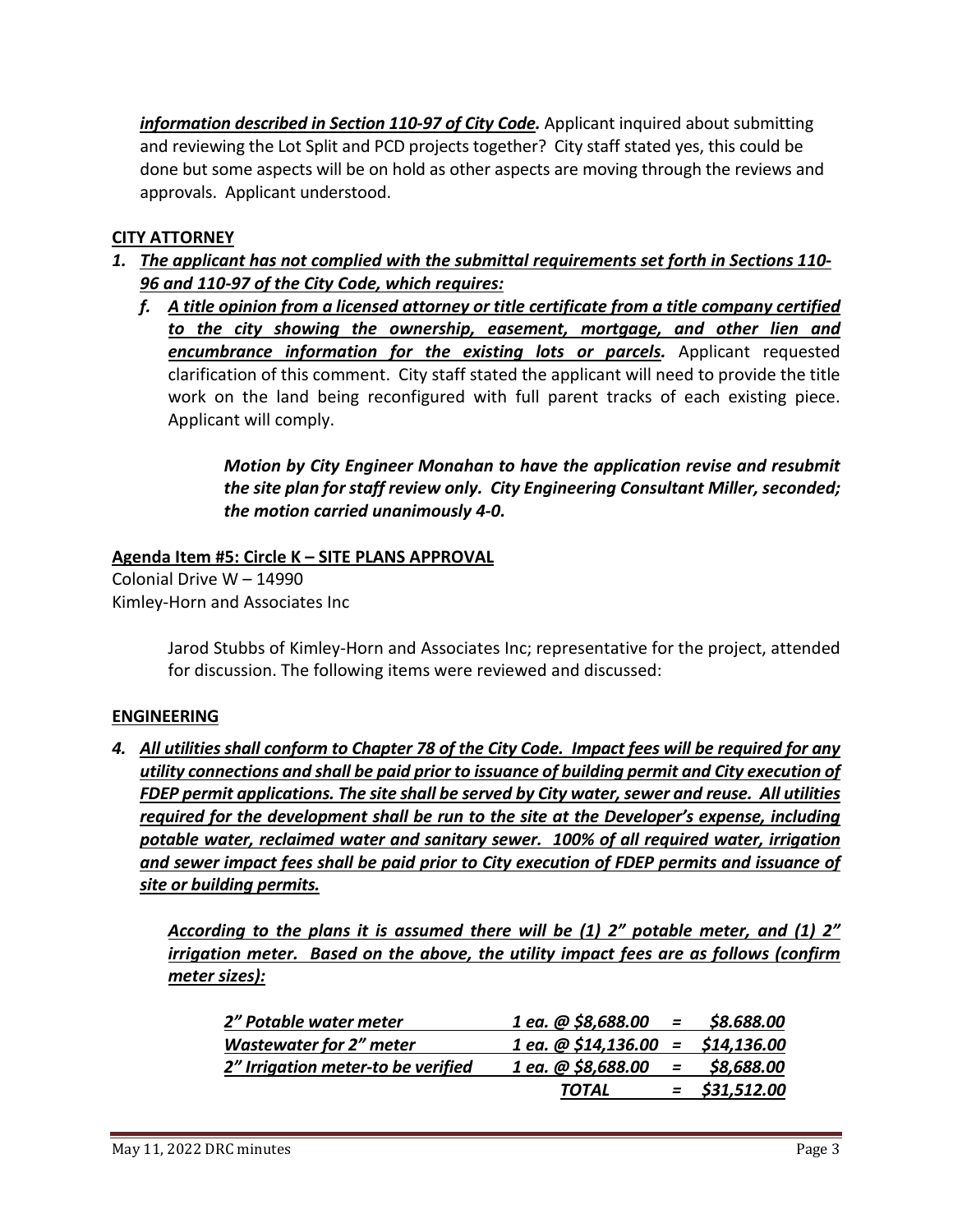*(does not include connection/installation fee; coordinate with Utility Billing for any credits, etc.)* Applicant stated that he is working on check payment for impact fees.

*6. Streetlighting, both internally and on all street frontages, including SR 50, is required pursuant to City Code – dark skies lighting is required. A photometric plan shall be provided for review by the Planning Department.* City staff stated that applicant will need to install lighting along SR 50 along property line to match the existing lighting up to this property. Duke Energy would be able to assist applicant with details to meet City of Winter Garden Code requirements. Applicant understood.

# **PLANNING**

*14. This site plan will require rezoning to a Planned Commercial Development (PCD) zoning district designation. Staff is reviewing the applicant's PCD rezoning application concurrently with this site plan review. The PCD rezoning ordinance must be approved by*  **City Commission and effective prior to any site plan approvals.** Applicant stated this is a similar comment as in their Lot Split project and will plan on having the Lot Split and PCD project run together.

# *Motion by City Engineer Monahan to have the application revise and resubmit the site plan for staff review only. Building Official Nemecek, seconded; the motion carried unanimously 4-0.*

*This item was pushed back to the end of the agenda line up per request of applicants.*  **Agenda Item #6: Duppenthaler Property - PUD REZONING**  Winter Garden Vineland Road - 721 & 3 more

Pulte Group

Bill Whitegan of DWMA and Bill Tew of Pulte Group; representatives for the project, attended for discussion. The following items were reviewed and discussed:

# **PLANNING**

- 17. Please show the 5' wide sidewalk along Roper Road and Winter Garden Vineland Road. This comment was discussed and applicants will need to provide sidewalk on Roper Road and Winter Garden Vineland Road along their property line. Applicants proposed an alternate option and city staff will review this but more than likely applicants will be required to build the sidewalk.
- *19. There is a discrepancy between the survey/project boundary, and right-of-way, as shown on the property appraiser at the corner of Roper Road and Winter Garden Vineland Road (see below). It appears that 842 square feet was granted to the City in 2005. Please revise.*  Applicant explained this discrepancy and will provide documentation for city staff review. Applicants were asked to provide details and location of landscape wall as well.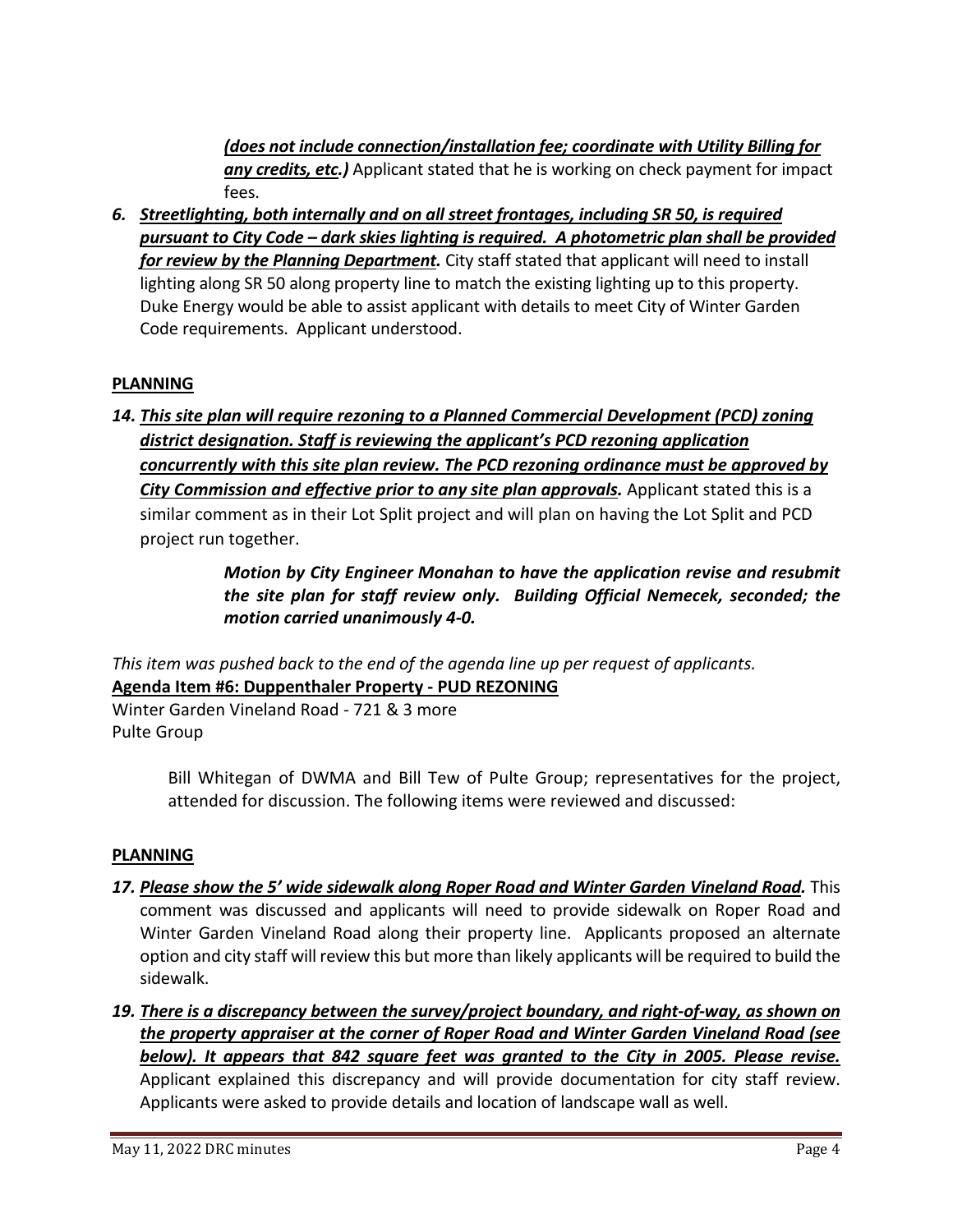

- *22. Residential Site Data: Under PD Boundary, please add the text a minimum 25-foot yard shall be maintained between the walls or edges of all accessory structures such as screen rooms and any PUD perimeter that is adjacent to a public right-of-way. This is per Section 118-924.*  Applicant asked for clarification on accessory structures of screen enclosures? This requirement would include screen enclosures but not if there is not a cage over the pool area. Applicants were asked to include these very specific details in their site plan footnotes, so it is clear. Applicants will comply.
- *23. Note: The wall, landscape, and hardscape plan will require separate minor site plan approval after rezoning.* Applicants asked about separate minor site plan for this project? City staff confirmed this would be a separate process and can be done at the same time as rezoning or submitted now if they would like. Applicant understood and will comply.
- *24. Note: This request will require a follow up community meeting to show the community the removal of the commercial component*. Applicant inquired about scheduling a community meeting for this project. Applicants were asked to coordinate with planner for this project.

Applicant asked about timeline for Board approvals? City staff stated that they would need to submit the details of the TIA report, address staff comments and have the community meeting. Then, it would go before the Planning & Zoning Board and City Commission and after these steps, applicants could set up a pre-app meeting. Applicants understood.

> *Motion by City Engineer Monahan to have the application revise and resubmit the Planned Unit Development for staff review only. Building Official Nemecek, seconded; the motion carried unanimously 4-0.*

**3. Agenda Item #7: Target Drive-Up Expansion – MINOR SITE PLAN**  Daniels Road - 3343 Kimley-Horn and Associates Inc

Katie Fitzjarrald of Kimley-Horn and Associates Inc; representative for the project, attended for discussion.

Chairman Pash stated to the applicant that this project is being postponed to a future date after a meeting has been set up with the Target Representatives to discuss this project. Applicant understood. This project was tabled.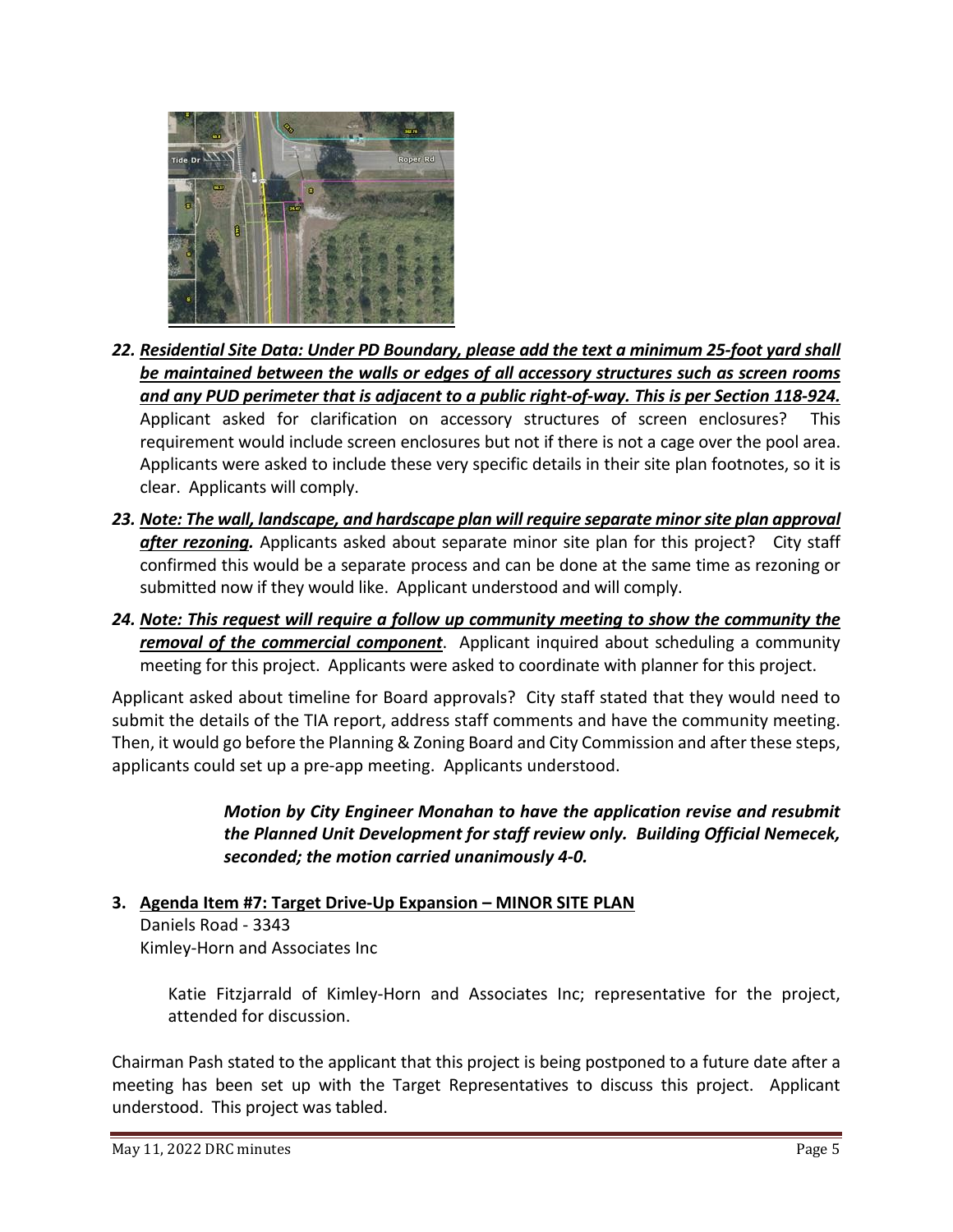# **Agenda Item #8: Ascend Wireless Networks – SITE PLAN**

Garden Commerce Parkway - 741 Z Construction LLC

> Alex Zuendt of Zuendt Engineering, Chip Bell of Z Construction LLC and Veronica Carmean of Ascend Wireless Networks; representative for the project, attended for discussion. The following items were reviewed and discussed:

# **ENGINEERING**

*8. 100% of the water/sewer impact fees shall be paid prior to site or building permit issuance or execution of FDEP permit applications by the City. Use City Standard Detail Sheets for utilities and public works. All on-site utilities shall be privately owned and maintained.* 

*Assuming there will be (1) 2" potable meter, and (1) 2" irrigation meter, the utility impact fees are as follows:* 

| 2" Potable water meter         | $1$ ea. @ \$8,688.00 = \$8.688.00              |                           |                 |
|--------------------------------|------------------------------------------------|---------------------------|-----------------|
| <b>Wastewater for 2" meter</b> | $1$ ea. $@$ \$14,136.00 = \$14,136.00          |                           |                 |
| 2" Irrigation meter            | 1 ea. @ \$8,688.00                             | $\mathbf{r} = \mathbf{r}$ | \$8,688.00      |
|                                | <b>TOTAL</b>                                   |                           | $=$ \$31,512.00 |
|                                | (does not include connection/installation fee) |                           |                 |

Applicants stated they are planning on using a 1" meter.

*13. Site lighting is required as well as street lighting on all street frontages if not existing; all lighting shall meet dark skies requirements per City Code. A photometric plan has been provided for review by the Planning Department.* Applicants stated they would adjust to meet the city requirement.

# **PLANNING**

# *21. Landscape Plan:*

- *a. The required ten-foot landscape area around the building has not been addressed:* 
	- *i. REPEAT COMMENT: Per Sec. 118-1522, a minimum ten-foot wide landscape area shall be located around all buildings. A five-foot sidewalk may be included in this buffer area.* Applicants inquired about the 10 foot wide landscaping area around the buildings and concerns with the loading docks. City staff stated they need to see the layout of the buildings on the site and will work with applicants to address these concerns.

# *26. This property can likely only support a single driveway:*

*a. Per Sec. 2.10, there must be 75 feet between curb cuts for a single property zoned for industrial use.* Applicants explained that they would like to propose a one-line traffic pattern around the building and having challenges with meeting the 75 foot between curb cuts requirement. Staff will review their proposal and discuss options after this review.

*28. Chain link fence is not consistent with the design standards of the PID. No outdoor storage*